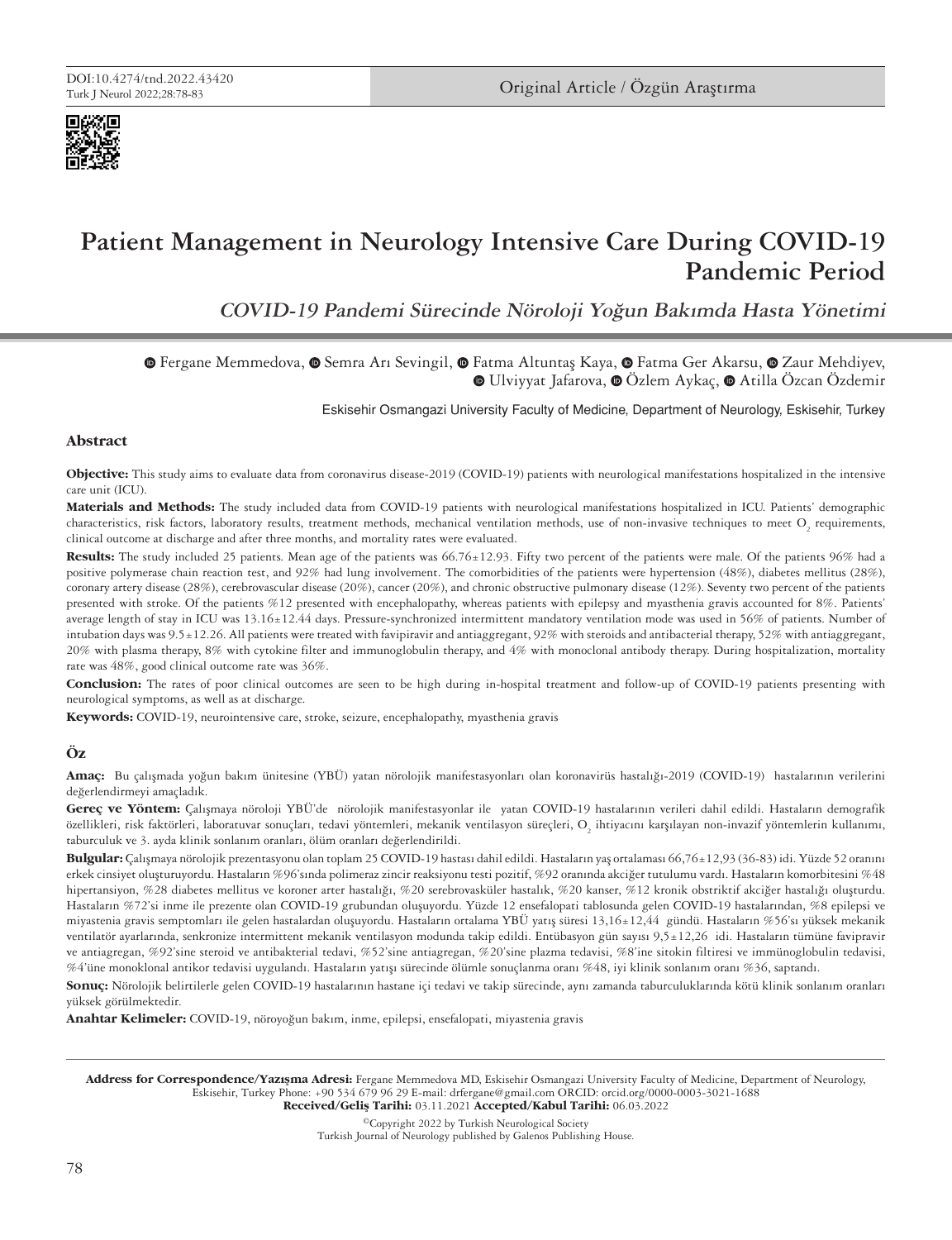# **Introduction**

The severe acute respiratory syndrome-coronavirus-2 (2019 nCoV) has been in the spotlight of the scientific world since the pandemic has begun. Many scientists are researching the nature of the coronavirus family, its morphological characteristics, and the pathophysiological mechanisms in disease development (1). The 2019-nCoV is a non-segmented, pleomorphic, enveloped, single-stranded RNA virus with positive polarity that belongs to the coronavirus family. Since this virus has the largest positivesense RNA genome, it is less dependent on the host cell for proliferation (2,3). The 2019-nCoV virus enters host cells via the angiotensin-converting enzyme 2 (ACE2) receptor. These receptors are expressed in various body tissues, such as the heart, lungs, kidney, and intestines. ACE2 is also found in endothelial cells, including arterial and venous endothelial cells and arterial smooth muscle cells. Proliferation of the virus takes place in these cells (4,5). The causes of multi-organ dysfunction in patients with coronavirus disease-2019 (COVID-19) are hidden in the pathophysiological mechanisms of the virus (4,5). A cytokine storm is involved in the pathogenesis of COVID-19, including inflammatory cytokines [interleukins (IL) (IL-1, IL6, IL-8, IL-12), tumor necrosis factor (TNF-α) and interferon (INF)] and chemokines. Patients in intensive care units (ICU) had higher plasma levels of IL-6, IL-2, IL-7, IL-10, INF-inducible protein (IP10), monocyte chemoattractant protein, macrophage inflammatory protein, and TNF- $\alpha$  plasma levels. Cytokine storm with high circulating cytokine levels, lymphopenia, thrombosis, and mononuclear cell infiltration is considered a major cause of mortality in severe patients (3,6,7). After the virus enters the body, it invades the central nervous system and all systems through viremia, causing neurological disease (2,8). Neurological symptoms have been reported in approximately 80% of patients hospitalized for COVID-19. The most commonly reported symptoms are headache, anosmia and ageusia. Encephalopathy and stroke are the most common neurological complications in patients requiring ICU (9). In this study, we examined the data of patients with COVID-19 who were followed up in the neurology ICU (NICU) and who had neurological presentations like stroke, encephalopathy/encephalitis, seizures, or myasthenia gravis (MG).

## **Materials and Methods**

During the pandemic, data were retrospectively reviewed from patients who developed neurological complications due to COVID-19 and who were treated and followed up in the NICU of the Neurology Department at Eskisehir Osmangazi University, Faculty of Medicine. The patients' demographic characteristics, risk factors, blood parameters, treatment methods (plasma therapy, steroid use, cytokine filter), non-invasive  $O_2$  treatments [nasal mask, mask with reservoir, high-flow nasal cannula (HFNC)], intubation, and mechanical ventilator settings were evaluated. The treatment of patients who were admitted to the NICU with COVID-19 pneumonia and neurological complications was performed according to the protocol of the Scientific Advisory Board of the Ministry of Health of the Republic of Turkey. Neurological disability was assessed with modified Rankin scale (mRS), in which 0-3 points were determined as a good clinical outcome and 4-6 points as a poor clinical outcome. We assessed the relationship between stroke and COVID-19, as well as treatment

methods [intravenous thrombolytic therapy (IV tPA), mechanical thrombectomy, antiaggregants, and anticoagulants], mRS score at discharge and 3<sup>rd</sup> month, and mortality rates. We also investigated the relationship between COVID-19 and encephalitis, epileptic seizures and MG. The patients with suspected COVID-19 who had a negative realtime reverse transcriptase-polymerase chain reaction (PCR) and the patients with COVID-19 who had a positive PCR test but no neurological complications were excluded.

Approval was received from the Ethics Committee of the Faculty of Medicine at Eskisehir Osmangazi University (E-25403353-050.99-182185. 2021-98).

### **Statistical Analysis**

The IBM SPSS Statistics 21.0 (IBM Corp. Released 2012. IBM SPSS Statistics for Windows, Version 21.0. Armonk, NY: IBM Corp.) package software was used for the analysis. Categorical data are given as frequency distribution and percentage.

# **Results**

The study included 25 patients with COVID-19-related neurological complications. The mean age of the patients was  $66.76 \pm 12.93$  (38-83). Fifty-two percent of the patients were male (Table 1). The PCR test was positive in 96% of patients and there was lung involvement in 92%. A patient with COVID-19 with a neurological complication, whose PCR test became negative was transferred to the general ICU. Considering concomitant diseases, 12 patients (48%) had hypertension (HT), 7 (28%) had diabetes mellitus (DM), 7 (28%) had coronary artery disease (CAD), 5 (20%) had cerebrovascular disease (CVD), 5 (20%) had cancer,

| Table 1. Characteristic of COVID-19 patients |                           |  |  |
|----------------------------------------------|---------------------------|--|--|
| Demographic data                             | $n(\%)$                   |  |  |
| Total                                        | 25                        |  |  |
| Age (age range, average)                     | $66.76 \pm 12.93$ (36-83) |  |  |
| Gender                                       |                           |  |  |
| Male                                         | 13 (52%)                  |  |  |
| Female                                       | 12 (48%)                  |  |  |
| Comorbidity                                  |                           |  |  |
| Hypertension                                 | 12 (48%)                  |  |  |
| Diabetes mellitus                            | 7(28%)                    |  |  |
| Coronary artery disease                      | 7(28%)                    |  |  |
| Cerebrovascular disease                      | 5(20%)                    |  |  |
| Cancer                                       | 5(20%)                    |  |  |
| Chronic obstructive pulmonary disease        | 3(12%)                    |  |  |
| Obesity                                      | 1(4%)                     |  |  |
| Chronic kidney disease                       | 1(4%)                     |  |  |
| Atrial fibrillation                          | 2(8%)                     |  |  |
| Behcet's disease                             | 1(4%)                     |  |  |
| Myasthenia gravis                            | 2(8%)                     |  |  |
| Dementia                                     | 2(8%)                     |  |  |
| Epilepsy                                     | 2(8%)                     |  |  |
| COVID-19: Coronavirus disease-2019           |                           |  |  |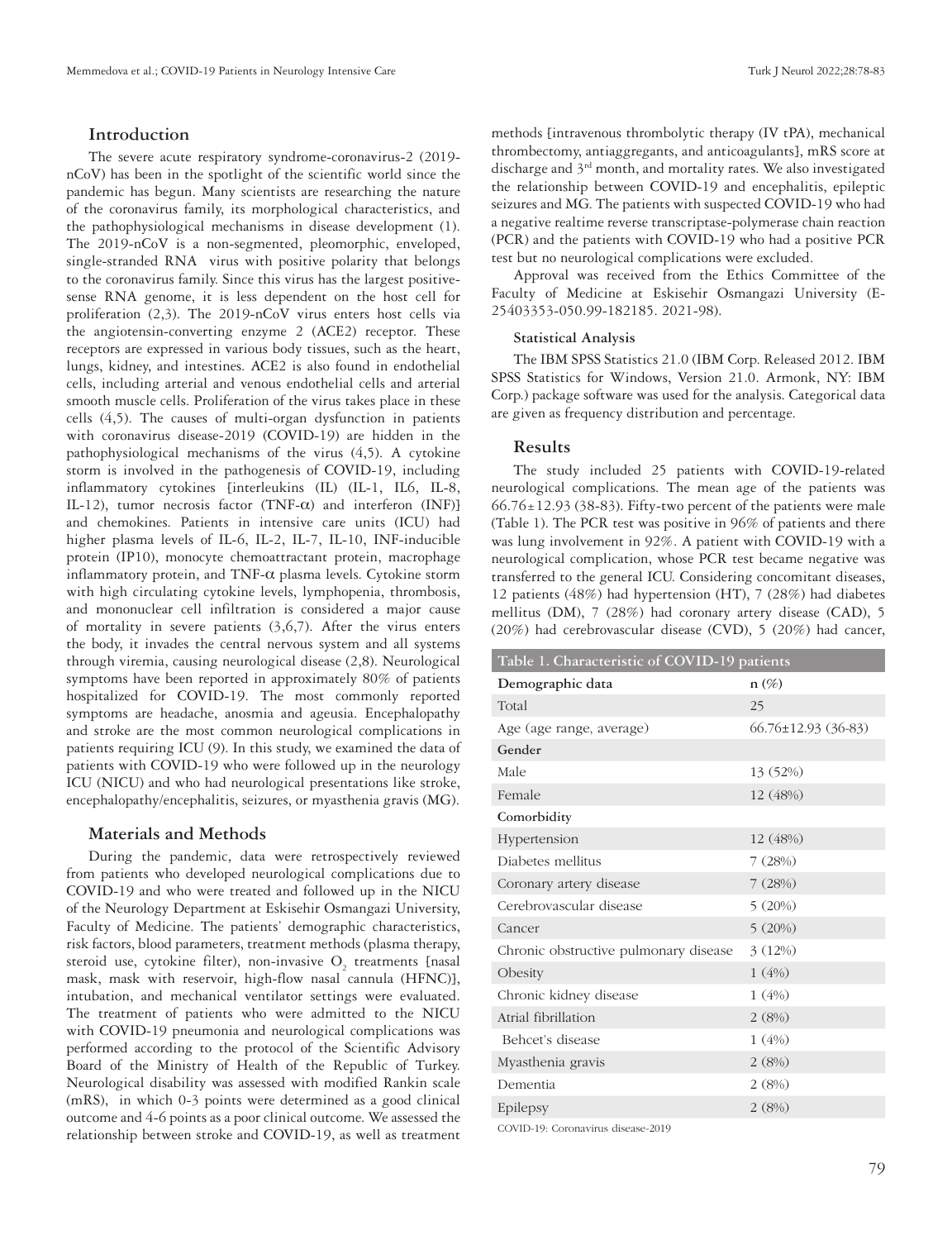3 (12%) had chronic obstructive pulmonary disease (COPD), 2 (8%) had MG, 2 (8%) had dementia, 2 (8%) had epilepsy (one of these patients had both dementia and epilepsy), 2 (8%) patients had atrial fibrillation (AF), 1 (4%) patient had chronic kidney disease (CKD), 1 (4%) patient had obesity, and 1 (4%) patient had newly diagnosed Behcet's disease (Table 1). Eighteen patients (72%) developed ischemic stroke as a result of the COVID-19. The number of patients presenting with COVID-19 encephalitis/ encephalopathy was 3 (12%). During the examination phase, 2 (8%) patients with MG were admitted due to worsening disease symptoms and their COVID-19 PCR tests were found to be positive. Two (8%) of the patients were hospitalized due to recurrent epileptic seizures. One of these patients was a PCR-positive patient who had been previously diagnosed as having epilepsy and treated for it. This patient had COVID-19 and presented with seizures. The other patients did not have a diagnosis of epilepsy. Table 2 gives the lowest values for lymphocyte and platelet counts, and fibrinogen level, and the highest values for ferritin, D-dimer, CRP, procalcitonin, creatinine, alanine aminotransferase, and aspartate aminotransferase levels. The patients who were admitted to the NICU with COVID-19 pneumonia and neurological complications were treated according to the protocol of the Scientific Advisory Board of the Ministry of Health of the Republic of Turkey (Table 3). The mean length of stay in the NICU was  $13.16 \pm 12.44$  (2-43) days. Fourteen (56%) patients were intubated in pressuresynchronized intermittent mandatory ventilation (P-SIMV) mode at high mechanical ventilator settings. The mean number of intubation days was  $9.5 \pm 12.26$  (1-39). No tracheostomy was required in any of the patients. Eleven (44%) patients were not intubated during the treatment period. Non-invasive methods like high-flow, masks with reservoir, and nasal masks were used to meet the  $\mathrm{O}_2$  needs of these patients. Of the patients  $72\%$  had stroke. Among all patients who were hospitalized due to stroke, COVID-19 was detected in 4 (22.2%) by PCR test. The onset of stroke in these patients occurred on a mean of  $4.39 \pm 5.5$  days (0-16) after COVID-19 symptoms. Five patients with ischemic stroke who presented within the first 4.5 hours after the onset of stroke symptoms were administered IV tPA. Mechanical thrombectomy was performed in 3 patients due to large vessel occlusion. At

discharge, 36% of the patients had a good clinical outcome and 64% had a poor clinical outcome. Twelve (48%) patients died during hospitalization. The causes of mortality were cardiac arrest, multiple organ failure, sepsis, brain death due to (re)occlusion of large vessels, acute renal failure, and liver failure. At the  $3<sup>rd</sup>$  month after discharge, the rate of good clinical outcomes was 68% and the rate of poor clinical outcomes was 32% (Table 4).

# **Discussion**

The COVID-19 is a viral infection, and when the virus comes into contact with endothelial cells, the body's well-known immunological response to viral infections, "the cytokine storm" occurs. Activation of the inflammatory cascade triggers thrombotic complications, endothelial dysfunction, thrombin production, and platelet activation. As in many organs and systems, this leads to the destruction of parenchymatous, leptomeningeal, and vascular structures in the central and peripheral nervous systems (2,10). According to the findings of multicenter studies, neurological symptoms and syndromes are common in patients with COVID-19 (9). In our study, all patients were hospitalized with a diagnosis of COVID-19 and had neurological symptoms. In our study, the rate

| Table 3. Treatments administered to patients with<br>COVID-19 in the intensive care unit |           |
|------------------------------------------------------------------------------------------|-----------|
| <b>Treatments</b>                                                                        | $n(\%)$   |
| Steroid                                                                                  | 23 (92%)  |
| Anticoagulants                                                                           | 25 (100%) |
| Antiaggregants                                                                           | 13 (52%)  |
| Favipravir                                                                               | 25 (100%) |
| Convalescent plasma therapy                                                              | 5(20%)    |
| Cytokine filtration                                                                      | 2(8%)     |
| Monoclonal antibodies                                                                    | 1(4%)     |
| Antibacterial treatments                                                                 | 23 (92%)  |
| <b>IVIG</b>                                                                              | 2(8%)     |

COVID-19: Coronavirus disease-2019, IVIG: Intravenous immunoglobulin

|  |  | Table 2. Laboratory findings of patients with COVID-19 and central nervous system symptoms |
|--|--|--------------------------------------------------------------------------------------------|
|  |  |                                                                                            |

|                                 | n=Number of<br>patients | Mean   | Standard deviation (Min-max values) |             |
|---------------------------------|-------------------------|--------|-------------------------------------|-------------|
| Lymphocyte %                    | 25                      | 20.61  | ±17.41                              | $(1-88)$    |
| Platelet 10 <sup>3</sup> /ul    | 25                      | 184.4  | ±94.57                              | $(83-413)$  |
| Fibrinogen; mg/dl               | 23                      | 434.1  | ±201.2                              | $(83-900)$  |
| Prothrombin time; sec           | 25                      | 19.76  | ±16                                 | $(11-82)$   |
| Creatinine; mg/dl               | 25                      | 2.05   | $\pm 2.1$                           | $(1-11)$    |
| Ferritin; $mg/l$                | 23                      | 2352.7 | ±1925.6                             | $(2-43247)$ |
| C-reactive- protein; mg/l       | 24                      | 165.1  | ±119                                | $(18-466)$  |
| Procalcitonin; ng/ml            | 12                      | 13.57  | ±18                                 | $(1-54)$    |
| Aspartate aminotransferase; U/l | 24                      | 57     | ±36.97                              | $(16-142)$  |
| Alanine aminotransferase; U/l   | 24                      | 39.67  | ±22.53                              | $(12-82)$   |
| D-dimer; $mg/l$                 | 22                      | 10.71  | ±16.65                              | $(1-80)$    |

COVID-19: Coronavirus disease-2019, min: Minimum, max: Maximum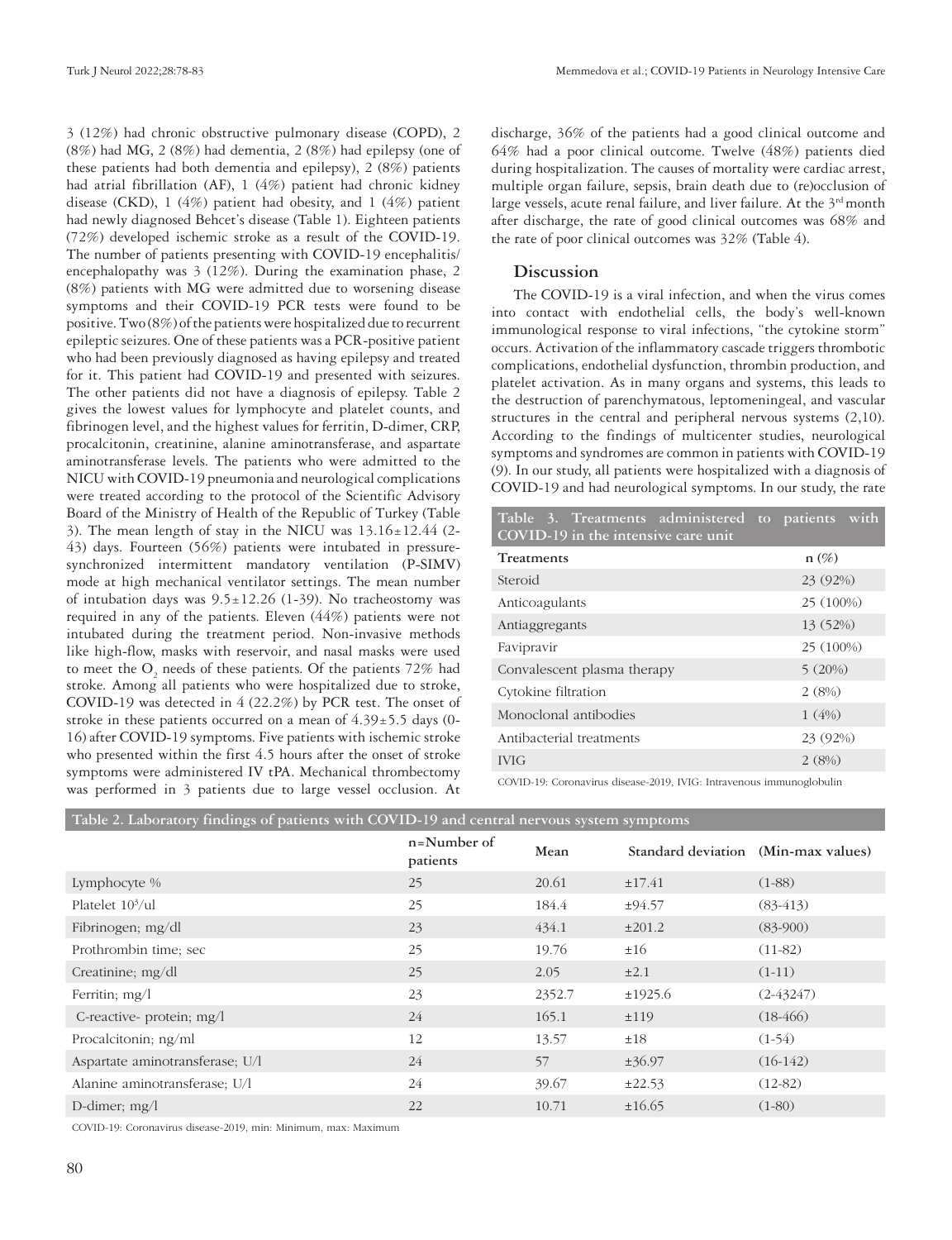**Table 4. Modified Rankin scale score at discharge and at 3rd month follow-up visit**

|                  | mRS at discharge<br>(good clinical outcome) | mRS on $3^{\text{rd}}$ month<br>(poor clinical outcome) |
|------------------|---------------------------------------------|---------------------------------------------------------|
|                  | $n(\%)$                                     | $n(\%)$                                                 |
| $mRS$ $0$        | 4(16%)                                      | 5(20%)                                                  |
| mRS <sub>1</sub> | 2(8%)                                       | 3(12%)                                                  |
| mRS <sub>2</sub> | 1(4%)                                       | 2(8%)                                                   |
| mRS 3            | 2(8%)                                       | $0(0\%)$                                                |
| $mRS$ 4          | 2(8%)                                       | 1(4%)                                                   |
| mRS 5            | 2(8%)                                       | 2(8%)                                                   |
| mRS 6            | 12 (48%)                                    | 12 (48%)                                                |
|                  | mRS: Modified Rankin scale                  |                                                         |

of male gender was 52%. This is similar to some studies in the literature (9,10,11,12). The mean age of our patients was  $66.76 \pm 12.93$  years (36-83 years). The age range was quite wide, considering the multiplex study data (2,11). According to a comprehensive study based on data from dozens of countries around the world, 82% of all hospitalized patients reported symptoms ranging from mild neurological symptoms to severe neurological manifestations. This study reported the rate of stroke among patients with COVID-19 as 6% (9). Our study only included patients hospitalized in the NICU. Stroke accounted for 72% of all patients admitted to our department with severe neurological manifestations. Our patients with COVID-19 who suffered from a stroke had risk factors such as HT, DM, CAD, CVD, AF, cancer, COPD, and smoking. Although one young patient was found to have no risk factor on admission to the hospital, Behcet's disease was present on examination. Based on these data, we can say that COVID-19 promotes stroke development by triggering the coagulation cascade in patients with underlying risk factors. It should also be emphasized that occurred between days 0-16 of the first signs of COVID-19 in our patients. After admission to the hospital for stroke, 22.2% of the patients were diagnosed with COVID-19 by routine PCR test screening. Of the stroke patients 44.4% were treated within the first hours of the stroke. IV tPA was performed in 5 of these patients and mechanical thrombectomy was performed in 3 because a large vessel occlusion was detected. Thrombectomy resulted in modified thrombolysis in cerebral infarction (mTICI2b) recanalization in 2 patients and in mTICI2a (recanalization could not be achieved) in 1. In one of these patients, large vessel re-occlusion resulted in exitus during the early hours of intensive care follow-up. According to the literature, data from various centers have produced similar results (13). Given all these, there is a need to study the histopathological characteristics of the thrombus fragment in patients with large vessel occlusion and to perform studies with larger samples. Seizure was noted in 2 (8%) of the patients included in this study. One of these patients was a known epileptic patient. This patient survived the COVID-19 treatment process with  $O_2$  support without intubation and he was discharged home. The other patient did not have previous diagnosis of epilepsy and arrived at the emergency department with repeated seizures. COVID-19 was identified when PCR positivity was established. The intensive care follow-up of this patient resulted in exitus. In the literature, many comprehensive studies have been conducted on the coexistence of

epilepsy and COVID-19 since the onset of the pandemic (9,14,15,16,17,18,19,20). A retrospective review of hospitalized patient data showed that seizures in patients with epilepsy were triggered by COVID-19. Other than patients with epilepsy, recurrent seizures and epileptic states can occur in patients with COVID-19. It is known that the COVID-19 triggers seizures and these patients become resistant to antiepileptic treatment because of secondary problems such as fever, shortness of breath, hypoxia, and metabolic disturbances. Besides, medications used in the course of the disease may lower the seizure threshold and even result in the development of new seizures. Chou et al. (9) found that 49% of patients with neurological complaints hospitalized for COVID-19 had a clinical presentation of acute encephalopathy. This rate was 12% in our study. In-hospital mortality rates were five times higher in patients with acute encephalopathy (21). One patient in our cohort showed good clinical outcome at discharge, although the treatment and follow-up period of the second patient resulted in death. One patient was referred to the palliative center with the mRS score of 5. MG, another neurological condition, is a group in which COVID-19 is more severe. As a result of a viral infection precipitating a myasthenic crisis, symptoms worsen, especially in patients with bulbar weakness, who require intensive care (22). Camelo-Filho et al. (23) examined patients with MG hospitalized for COVID-19 and showed that 87% were followed up in the ICU, 73% were on a mechanical ventilator, and a total of 30% of these patients died during the follow-up period. We know that hypoxemic respiratory failure due to COVID-19 is common. Furthermore, neuromuscular respiratory failure, which occurs as a result of myasthenic exacerbation, complicates the situation. It is believed that high-dose steroids positively affect the treatment process in these patients (24). Patients with COVID-19 and MG made up 8% of our patients. One of these patients had bulbar involvement and was admitted to the ICU with an exacerbation of MG. During the follow-up period, difficulties were encountered in the administration of the treatments due to acute renal failure and sepsis, and the patient died. The other patient was admitted to the ICU with mild respiratory distress. In the following days, mechanical ventilation was started as the clinical status progressed rapidly. After many treatments, including high-dose steroids, intravenous immunoglobulin (IVIG), plasmapheresis, and cytokine filters, the patient was successfully extubated and discharged home without any disability. Mao et al. (25) compared the laboratory results of patients hospitalized with and without neurological manifestations for COVID-19 and showed that the group with neurological symptoms had lower lymphocyte counts and higher D-dimer levels. The lowest lymphocyte count was 300/ mm3 , the highest D-dimer level was 80 mg/l, the highest ferritin level was 43247 mg/l, and the lowest fibrinogen level was 83.22 mg/dl in our study. Steroids, favipiravir, low molecular weight heparin, antiaggregants (in stroke patients), antibacterial therapy, plasma therapy, cytokine filters, monoclonal antibodies, antiepileptic therapy (in patients with seizures), IVIG, and plasmapheresis (in patients with MG and encephalopathy) were used to treat patients who were followed up in the NICU and in whom these laboratory results suggested a cytokine storm (4,26,27,28,29,30). Fourteen (56%) of the patients were intubated during the ICU follow-up period. The mean number of intubation days was  $9.5 \pm 12.26$  (1-39). All these patients were followed up in high-value P-SIMV mode. Tracheostomy was not performed in any patient in our study. Intermittent prone positioning was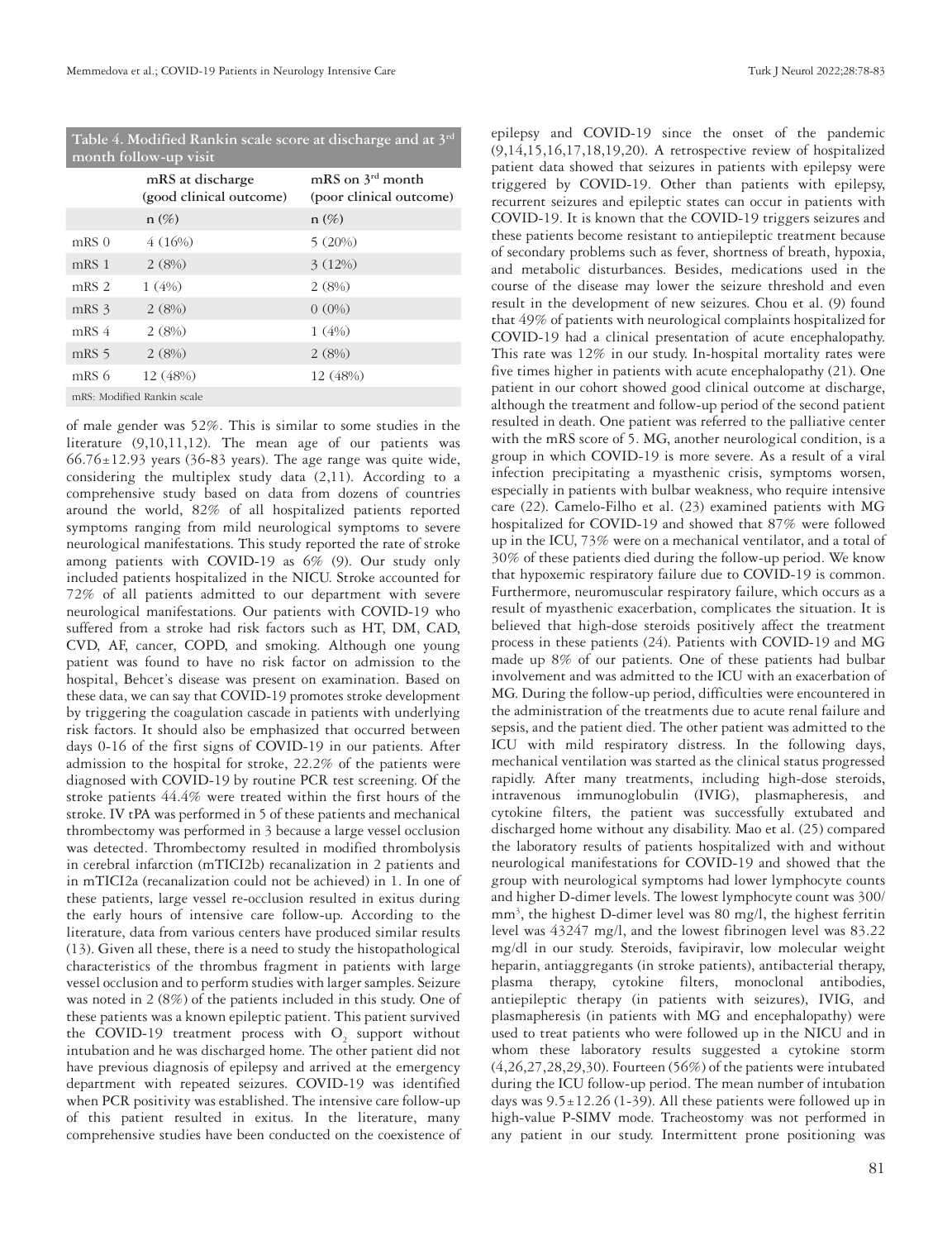performed in 8% of our patients. It has been reported in the literature that prone positioning for at least 16 hours per day in intubated patients with severe pneumonia improves oxygenation and reduces mortality (31,32,33,34). Non-invasive mechanical ventilation methods (mask with reservoir, continuous positive airway pressure, high-flow nasal cannula) are beneficial in place of intubation in patients with mild to moderate respiratory distress (31,35,36,37). During the early follow-up period in the ICU, almost all our patients were treated with a mask with a reservoir and HFNC treatment was performed only in 3 (12%) patients. In 4 (16%) patients intubation could be avoided after using noninvasive methods.

The causes of in-hospital mortality in patients with COVID-19 were investigated in many retrospective studies. In a retrospective study examining the data of 290 patients with lung damage followed up in the ICU with the diagnosis of COVID-19 pneumonia, it was shown that 50% of the patients resulted with an in-hospital mortality. It has been found that these patients with a mortal course have more comorbidities such as advanced age and CKD compared to patients discharged from the hospital (38). In an autopsy study conducted in Germany, the data of patients hospitalized due to COVID-19 were evaluated retrospectively. In almost all of these patients, the cause of in-hospital mortality was defined to be lung damage due to COVID-19 (39).

In our study, the in-hospital mortality rate was 48%. Almost all of the patients who died had severe pulmonary involvement. In addition, other pathologies such as sepsis and acute kidney injury contributed to this outcome.

It has been shown that in-hospital mortality is higher in patients with COVID-19 and neurological symptoms than in patients without neurological symptoms (9). In our study, all patients had neurological manifestations.

In a multicenter study by Ghoreishi et al. (40), the patients had an increase in mRS score at hospital discharge. At discharge, the rate of good clinical outcome (mRS  $0, 1, 2$  or  $3$ ) was  $36\%$ and the rate of poor clinical outcome (mRS 4, 5 or 6) was 64%. At the third month, in mRS assessment, the rate of good clinical outcome increased to 68%, while the rate of poor clinical outcome decreased to 32%.

### **Study Limitations**

The small number of patients with MG, epilepsy, and other neurological manifestations and the absence of patients with neurological manifestations such as multiple sclerosis or Guillain-Barré syndrome.

# **Conclusion**

COVID-19 causes multi-organ dysfunction with hypercoagulability, either by activating the inflammatory system or by activating the coagulation cascade. We frequently encounter central nervous system involvement. As noted in many studies, based on the results of our research, we can emphasize that patients with neurological manifestations have a higher mortality rate during hospitalization and a poorer clinical outcome at discharge.

## **Ethics**

**Ethics Committee Approval:** Approval was received from the Ethics Committee of the Faculty of Medicine at Eskisehir Osmangazi University. E-25403353-050.99-182185. 2021-98.

**Informed Consent:** This study did not require informed consent.

**Peer-review:** Externally and internally peer-reviewed.

### **Authorship Contributions**

Surgical and Medical Practices: F.M., S.A.S., F.A.K., F.G.A., Z.M., U.J., Ö.A., A.Ö.Ö., Concept: F.M., Ö.A., A.Ö.Ö., Design: F.M., Ö.A., A.Ö.Ö., Data Collection or Processing: F.M., S.A.S., F.A.K., F.G.A., Z.M., U.J., Analysis or Interpretation: F.M., A.Ö.Ö., Literature Search: F.M., Writing: F.M.

**Conflict of Interest:** No conflict of interest was declared by the authors.

**Financial Disclosure:** The authors declared that this study received no financial support.

## **References**

- 1. Evren E, Us E. COVID-19 Etkeni. Memikoğlu O, Genç V (eds). COVID-19. Genişletilmiş İkinci Baskı. ISBN: 978-605-136-516-9. Ankara Üniversitesi Basımevi. E-book.
- Acar T, Acar BA, Aras YG, et al. Demographic characteristics and neurological comorbidity of patients with COVID-19. Rev Assoc Med Bras (1992) 2020;66(Suppl 2):82-85.
- 3. Ak G, Bayar MK. Sitokin Fırtınası ve COVID-19. Memikoğlu O, Genç V (eds). COVID-19. Genişletilmiş İkinci Baskı. ISBN: 978-605-136-516-9. Ankara Üniversitesi Basımevi. E-book.
- 4. Zhang H, Penninger JM, Li Y, Zhong N, Slutsky AS. Angiotensin-converting enzyme 2 (ACE2) as a SARS-CoV-2 receptor: molecular mechanisms and potential therapeutic target. Intensive Care Med 2020;46:586-590.
- 5. Desai I, Manchanda R, Kumar N, Tiwari A, Kumar M. Neurological manifestations of coronavirus disease 2019: exploring past to understand present. Neurol Sci 2021;42:773-785.
- 6. Chen N, Zhou M, Dong X, et al. Epidemiological and clinical characteristics of 99 cases of 2019 novel coronavirus pneumonia in Wuhan, China: a descriptive study. Lancet 2020;395:507-513.
- Mehta P, McAuley DF, Brown M, et al. COVID-19: consider cytokine storm syndromes and immunosuppression. Lancet 2020;395:1033-1034.
- 8. Gunes T. Covıd-19 May increase the rısk of ischemıc stroke: a case report. Turk J Cereb Vasc Dis 2020;26:278-281.
- 9. Chou SH, Beghi E, Helbok R, et al. Global incidence of neurological manifestations among patients hospitalized with COVID-19-a report for the GCS-neuro COVID consortium and the energy consortium. JAMA Netw Open 2021;4:e2112131.
- 10. Ntaios G, Michel P, Georgiopoulos G, et al. Characteristics and outcomes in patients with COVID-19 and acute ischemic stroke: the global COVID-19 stroke registry. Stroke 2020;51:e254-e258.
- 11. Rothstein A, Oldridge O, Schwennesen H, Do D, Cucchiara BL. Acute cerebrovascular events in hospitalized COVID-19 patients. Stroke 2020;51:e219-e222.
- 12. Tavanaei R, Yazdani KO, Akhlaghpasand M, Zali A, Oraee-Yazdani S. Changed pattern of hospital admission in stroke during COVID-19 pandemic period in Iran: a retrospective study. Neurol Sci 2021;42:445- 453.
- 13. Wang A, Mandigo GK, Yim PD, Meyers PM, Lavine SD. Stroke and mechanical thrombectomy in patients with COVID-19: technical observations and patient characteristics. J Neurointerv Surg 2020;12:648- 653.
- 14. Elmalı AD, Bebek N, Yıldırım İ, et al. COVID-19 and epilepsy: its effects on seizures, treatment and social life. Arch Epilepsy 2020;26:49-58.
- 15. Cabezudo-García P, Ciano-Petersen NL, Mena-Vázquez N, et al. Incidence and case fatality rate of COVID-19 in patients with active epilepsy. Neurology 2020;95:e1417-e1425.
- 16. Fu L, Wang B, Yuan T, et al. Clinical characteristics of coronavirus disease 2019 (COVID-19) in China: A systematic review and meta-analysis. J Infect 2020;80:656-665.
- 17. Fonseca E, Quintana M, Lallana S, et al. Epilepsy in time of COVID-19: A survey-based study. Acta Neurol Scand 2020;142:545-554.